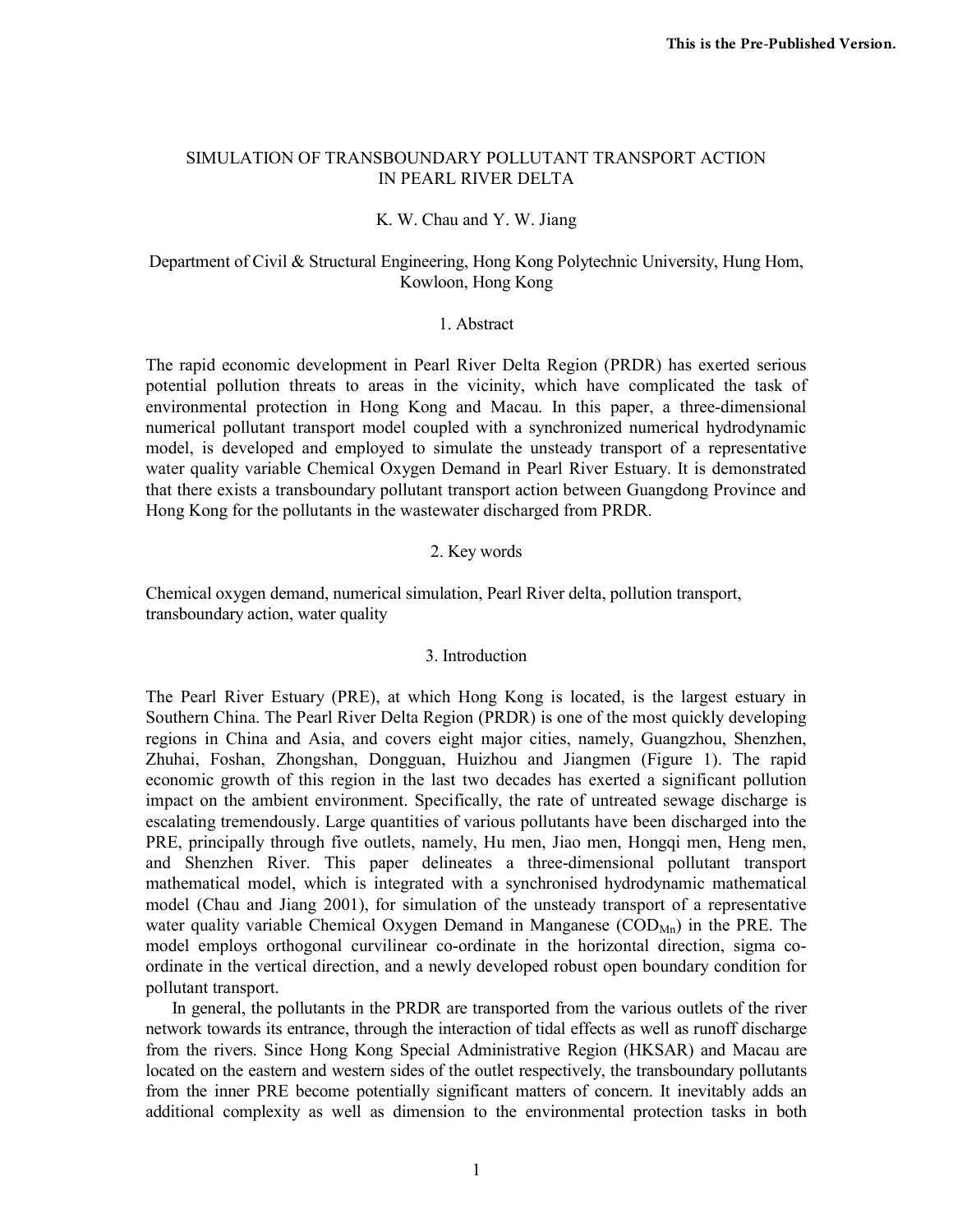HKSAR (Hills et al. 1998) and Macau. As such, it is imperative to determine both qualitatively and quantitatively the impacts of these pollutants from the PRDR on the water quality in the ambient seawaters of HKSAR. In this pollutant transport numerical model,  $\text{COD}_{\text{Mn}}$  is adopted as an index in order to assess the action of pollution transboundary action.

#### 4. Details of the pollutant transport model

The model is developed based on a three-dimensional hydrodynamic numerical model (Chau and Jiang 2001). The curvilinear orthogonal coordinate is employed in the horizontal spatial direction and the sigma coordinate is adopted in the vertical spatial direction. The methodology of the orthogonal curvilinear transformation for hydrodynamics and water quality modeling is similar to those in Chau and Jin (1995) and Chau and Jin (1998). Both the horizontal and vertical time differencing are treated in a semi-implicit manner. Since a time-splitting method is employed in the horizontal time differencing of external model, the allowable time step can be much greater than that acquired from the Courant-Friedrichs-Lewy stability criterion. The model comprises an embedded second moment turbulence closure sub-model in order to cater for vertical mixing coefficients. The model implements complete thermodynamics so that the stratification of salinity and temperature are both taken into accounts. The details of the hydrodynamic model of PRE integrated in the present pollutant transport model can be found in Chau and Jin (2001).

In this model, the governing equation of pollutant transport is written as:

$$
\frac{\partial SD}{\partial t} + \frac{\partial SUD}{\partial x} + \frac{\partial SVD}{\partial y} + \frac{\partial S\omega}{\partial \sigma} = \frac{\partial}{\partial x} (A_s H \frac{\partial S}{\partial x}) + \frac{\partial}{\partial y} (A_s H \frac{\partial S}{\partial y}) + \frac{\partial}{\partial \sigma} \left[ \frac{K_H}{D} \frac{\partial S}{\partial \sigma} \right] - K_s DS + S_s \tag{1}
$$

where  $(U, V, \omega)$  are mean fluid velocities in the  $(x, y, \sigma)$  direction; *S* is the density of the pollutant, which in our case is the density of  $\text{COD}_{\text{Mn}}$ ;  $D = \eta + H$ ,  $\eta$  is the water surface elevation above the undisturbed mean sea level and *H* is the undisturbed mean water depth;  $K_H$  is the vertical turbulent flux coefficient, which can be derived from the second moment  $q^2 \sim q^2 l$  turbulence energy model (Mellor 1996);  $K_s$  is the decay rate of pollutant;  $S_s$  is the source of pollutant; *As* is horizontal turbulent coefficient, which can be acquired from the following Smagorinsky formula (Oey et al 1985)

$$
A_s = C\Delta x \Delta y \left[ \left( \frac{\partial U}{\partial x} \right)^2 + \frac{1}{2} \left( \frac{\partial V}{\partial x} + \frac{\partial U}{\partial y} \right)^2 + \left( \frac{\partial V}{\partial y} \right)^2 \right]^{\frac{1}{2}}
$$
(2)

where C is a coefficient ranged from 0.1 to 0.2. In this model, a value of 0.12 is adopted after a number of thorough trials.

 The above governing pollutant transport equation is then written in finite difference equation under the "Arakawa C" grids as follows:

$$
\delta_{\tau}(SD) + \delta_{x}(\overline{S}^{x}\overline{D}^{x}U) + \delta_{y}(\overline{S}^{y}\overline{D}^{y}V) + \delta_{\sigma}(\overline{S}^{\sigma}\omega) = \delta_{x}(\overline{H}^{x}\overline{A}_{s}^{x}\delta_{x}S) + \delta_{y}(\overline{H}^{y}\overline{A}_{s}^{y}\delta_{y}S)
$$
\n(3)

$$
+\delta_{\sigma}(\overline{K}_{H}^{\sigma}\delta_{\sigma}S_{+}/D)-K_{S}DS_{+}+S_{S}
$$

where for any parameter  $F = F(x, y, \sigma, t)$  with spatial and temporal property  $x, y, \sigma, t$ ,

$$
\delta_t F = \frac{1}{2\Delta t} (F(x, y, \sigma, t + \Delta t) - F(x, y, \sigma, t - \Delta t))
$$
\n(4)

$$
\overline{F}^x = \frac{1}{2} \left[ F(x + \frac{\Delta x}{2}, y, \sigma, t) + F(x - \frac{\Delta x}{2}, y, \sigma, t) \right]
$$
\n<sup>(5)</sup>

$$
\delta_x F = \frac{1}{\Delta x} \left[ F(x + \frac{\Delta x}{2}, y, \sigma, t) - F(x - \frac{\Delta x}{2}, y, \sigma, t) \right]
$$
(6)

$$
S_{+} = S(x, y, \sigma, t + \Delta t) \tag{7}
$$

Except unknowns  $S(x, y, \sigma, t + \Delta t)$ ,  $S(x, y, \sigma + \Delta \sigma, t + \Delta t)$ , and  $S(x, y, \sigma - \Delta \sigma, t + \Delta t)$  in the first term of left hand side and the third and fourth term of right hand side of the discretized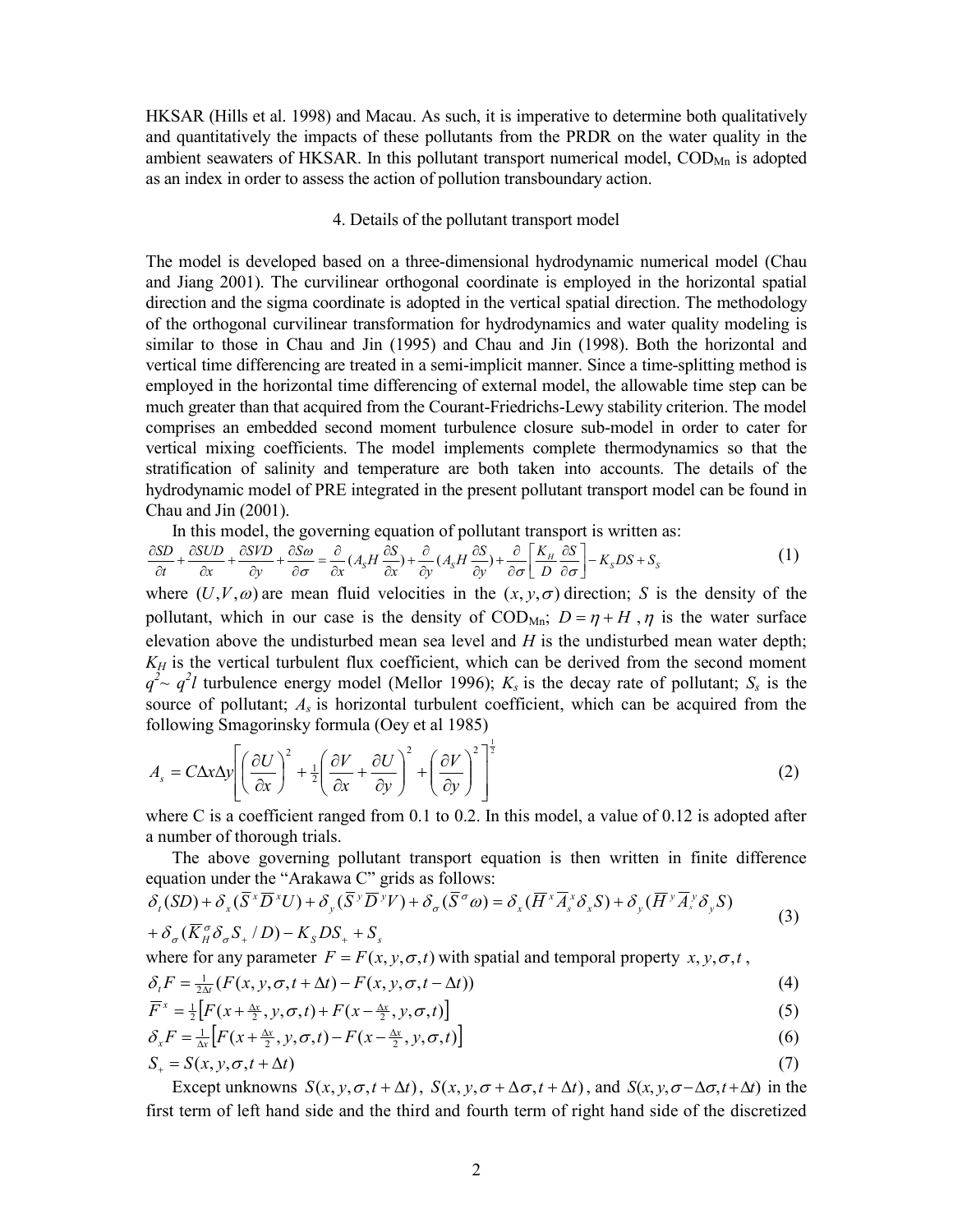equation (3), all the other components can be acquired either from the hydrodynamic model or from the previous time steps. Therefore, the equation can be re-arranged as:

$$
AS(x, y, \sigma - \Delta \sigma, t + \Delta t) + BS(x, y, \sigma, t + \Delta t) + CS(x, y, \sigma + \Delta \sigma, t + \Delta t) = D
$$
\n(8)

where  $A$ ,  $B$ ,  $C$  and  $D$  are some known coefficients. It is obvious that equation (8) is a tridiagonal matrix in the vertical direction, which can be solved by the technique depicted in Richtmeyer and Morton (1967).

# 5. The Pearl River Delta Region

#### 5.1 HYDROLOGICAL CONDITIONS

The PRDR is a delta estuary comprising four main outlets, namely, Hu men, Jiao men, Hongqi men, Heng men, in the northwest of PRE and Shenzhen River outlet at the Deep Bay. The annually averaged net discharges of the four main outlets during different seasons are evaluated and estimated based on Pang and Li (1998). The data of 1998 are the most recent information that are available. Nevertheless, the situation is not changing drastically within these few years. The tide in PRE is predominately of semi-diurnal and irregular nature with the mean tidal range being 1.0m or so. The mean tidal range is 0.85-0.9m at the entrance of the estuary. However, the range is higher in the inner estuary. When it arrives Hu men, the mean range becomes 1.6m (Kot and Hu 1995). During the wet season, which is roughly from May to September, the river runoffs are so significant that they become the predominant hydrodynamic force in the PRE. On the other hand, during the dry season, which is from December to March, the tide is the principal force. As such, in order to capture the whole picture of the transport pattern, the distribution of pollutant during different seasons shall be investigated.

## 5.2 MODEL PARAMETERS

In this model, the total number of horizontal grids within the entire computing domain is 3400 whilst the number of layers in the vertical direction is six. Each layer has the same  $\delta\sigma$ , with a value of *1/6*. The initial conditions are set such that the density of pollutants for all grid points are zero. After running for 100 tidal periods or so, which is about 50 days, a steady state condition is obtained.

 In total, two open boundaries are encountered in this model, namely, the eastern open boundary and the southern open boundary. In most previous models, the open boundary condition for pollutant transport is usually treated in a simple fashion (Leedertse and Crittion 1971). For instance, for grids in the vicinity of the eastern open boundary, the treatment employed by Leedertse and Crittion (1971) is as follows:

$$
P_{i,j}^{n+1} = P_{set} \tag{9}
$$

$$
\frac{dP}{dt} = 0 \t that is \frac{P_{i,j}^{n+1} - P_{i,j}^{n-1}}{2\Delta t} + U_{i-\frac{1}{2},j}^{n+1} \frac{P_{i,j}^n - P_{i-1,j}^n}{\Delta x} = 0 \t\t U_{i-\frac{1}{2},j}^{n+1} > 0 \t\t (10)
$$

where *Pset* denotes the prescribed along-boundary component of the pollutant density. Of course, if the value is known, it can be applied directly. However, it is more often an unknown value. In such cases, a value of zero has to be set. Hence, the captioned open boundary condition represents the real situation only when the boundary value is known or there exists strong capacity of water exchange along the open boundary. In this case for the PRE, such boundary data are not available. Moreover, the exchange capacity at the entrance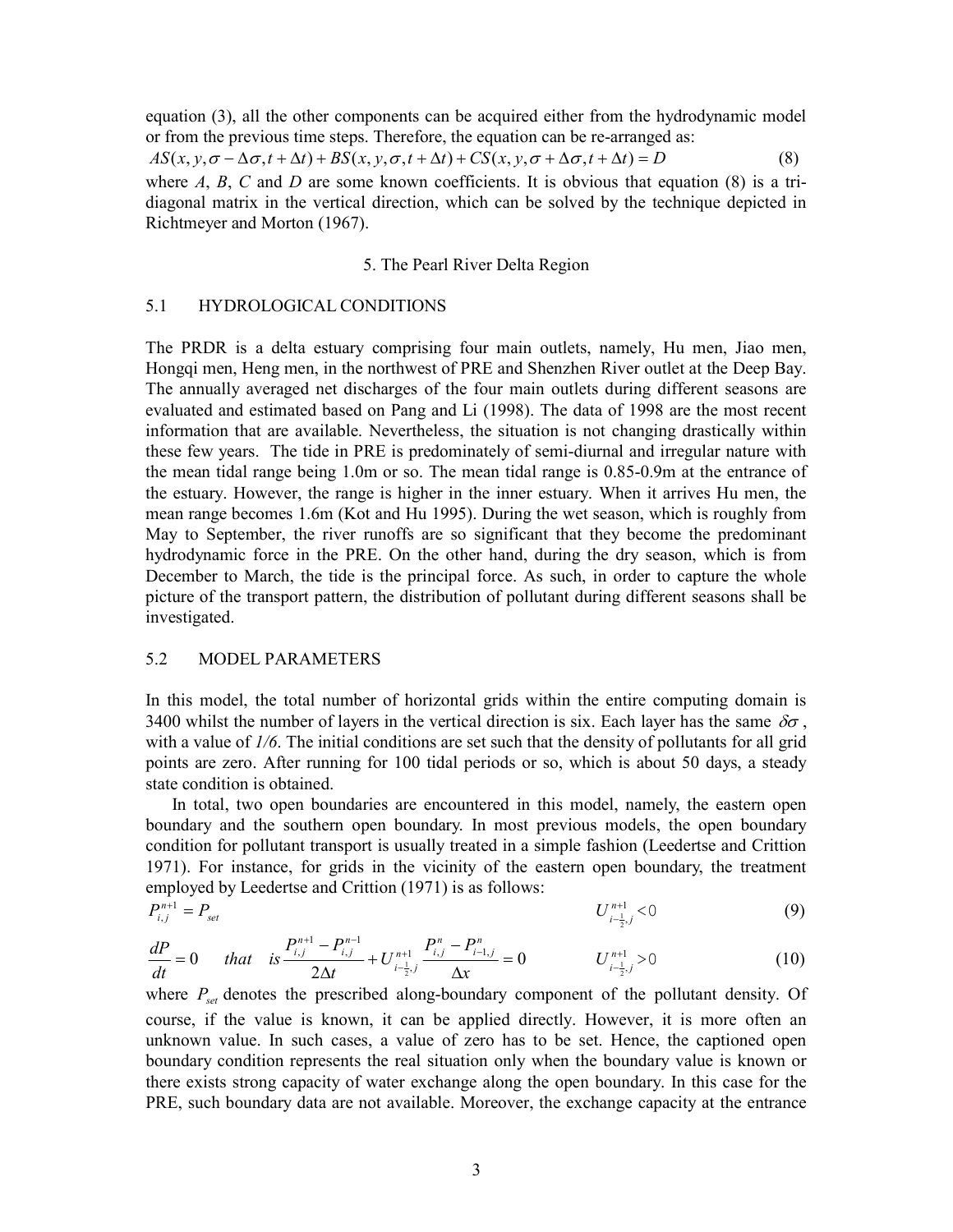of PRE is not strong enough for the condition  $P_{set} = 0$  to be justifiable. As such, in this model, a simple but efficient open transport condition is developed as follows:

$$
\frac{P_{i,j}^{n+1} - P_{i,j}^{n-1}}{2\Delta t} + U_{i-\frac{1}{2},j}^{n+1} \frac{(a-1)P_{i-1,j}^n}{\Delta x} = 0
$$
\n
$$
U_{i-\frac{1}{2},j}^{n+1} < 0
$$
\n(11)

$$
\frac{dP}{dt} = 0 \t that is \frac{P_{i,j}^{n+1} - P_{i,j}^{n-1}}{2\Delta t} + U_{i-\frac{1}{2},j}^{n+1} \frac{P_{i,j}^n - P_{i-1,j}^n}{\Delta x} = 0 \t\t U_{i-\frac{1}{2},j}^{n+1} > 0 \t\t (12)
$$

 With this boundary condition, the ebb tide condition remains the same, as shown in equation (10) and equation (12). However, during the flood tide, equation (11) replaces equation (9). The parameter  $a$  in equation (11) is a constant coefficient, whose range is between 0 and 1, with value depending on the capacity of water exchange outside the open boundary. If the exchange capacity is strong, a small value of *a* should be employed. On the other hand, if it is weak, a large value should be used. For this model in the PRE, after a number of trials,  $a = 0.9$  is adopted, which is able to provide the best-fit result comparison with the measured field data.

## 5.3 POLLUTANT SOURCES AND LOADING

The main source of pollutants discharged to PRE are mainly from the four outlets at the northwestern side of the PRDR and Shenzhen River outlet at Deep Bay. Since no direct COD data discharged from different outlets are available, the loading of COD at different outlets is evaluated as follows. The volume flow rates of domestic and industrial wastewater discharged from Guangdong Province are firstly calculated based on Wen et al. (1994). From these data, a relationship between discharge rate of COD and the discharge rates of domestic and industrial wastewater can then be derived:

 $Q_{\text{con}} = 0.00027 Q_d + 0.000305 Q_i$  (13)

where  $Q_{\text{COD}}$  is the discharge rate of COD,  $Q_i$  is the discharge rate of industrial wastewater,  $Q_d$ is the discharge rate of domestic wastewater. The coefficient of regression of this relationship is 0.93.

 By employing this relationship, the quantity of the COD discharged from the eight major cities in the PRDR can be derived from the corresponding wastewater discharges. Since the PRE is a river network system, the COD loading data can be approximated by the COD discharge of these eight major cities, together with the net discharge flow rates of the corresponding river outlet. The assigned value of the decay rate of pollutants is  $0.25 \text{ day}^{-1}$ .

#### 6. Model results

In this study, the COD loading of PRDR in different seasons are evaluated and applied. As such, the numerical model can be employed to simulate the effect and distribution of incremental  $\text{COD}_{\text{Mn}}$  caused by these pollutant sources. The impacts of the pollutant sources from the PRDR on Hong Kong ambient seawaters can thus be assessed using this method. Besides, since the vertical mixing is found to be quite well, it is noted that the differences of vertical averaged  $\text{COD}_{\text{Mn}}$  densities in different layers are negligible.

The incremental distribution of COD<sub>Mn</sub> due to sewage loading from the PRDR in different seasons, namely, dry season, mean season and wet season, during the ebb tide are shown in Figure 2 to Figure 4. It can be observed from these figures that the influence of COD loading from the five outlets is significant up to the northern part of the Lantau Island, and that its effect becomes less in the other areas of Hong Kong ambient seawaters. It is found that the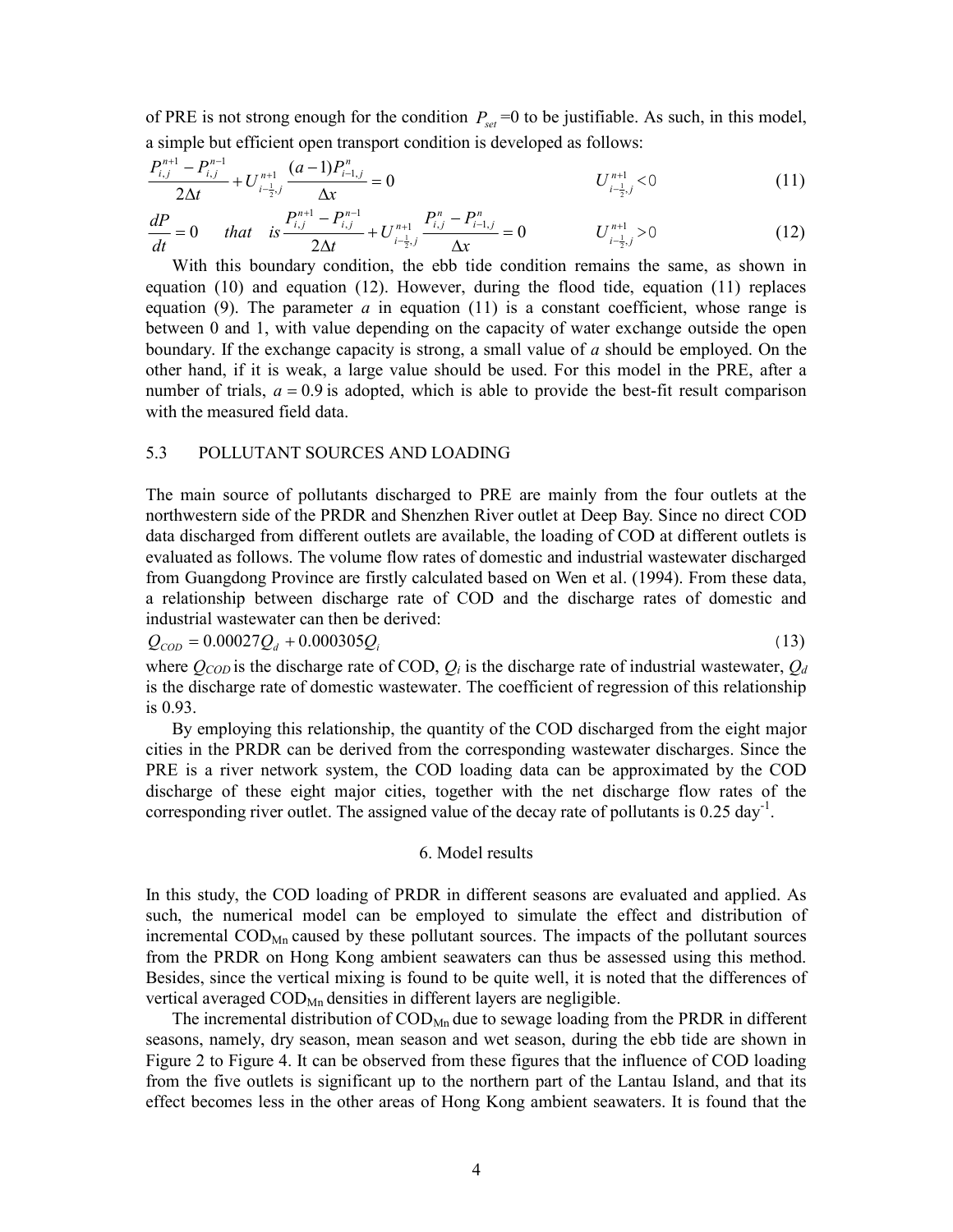maximum value of incremental density of  $\text{COD}_{\text{Mn}}$  caused by the loadings of the five outlets is about 0.75 mg/L adjacent to the Lantau Island. During the wet season, the  $\text{COMP}_{Mn}$  is transporting to its largest extent, and its impact on the quality of Hong Kong seawaters is more significant. However, the density change of  $\text{COD}_{\text{Mn}}$  in the inner estuary is not as high as during the mean season or the dry season. The most probable reason is that the conveyance capacity is highest under the largest net discharge. On the other hand, during the dry season, the density of  $\text{COD}_{\text{Mn}}$  is relatively high in the inner PRE, yet at the entrance of the PRE, especially at Hong Kong seawaters,  $\text{COD}_{\text{Mn}}$  is much more dilute. The virtual zero value near Macau means that they have minimum effect there. The background COD value near Macau is about 1.9 mg/L, which is consistent with the measured data.

 It is also found that the pollutants from the Hu men outlet and Shenzhen River outlet exert higher impacts on the PRE and Hong Kong ambient seawaters, when compared with the other river outlets. It is because the pollutant loading in the Hu men outlet is the largest, whilst the hydrodynamic transport capacity of Shenzhen River is quite limited by its location and the small net water discharge. Table 1 shows the verification of the simulation results at some monitoring stations in wet season during ebb tide. Since the proposed relationship on the discharge rate of COD has a high regression coefficient, the input values will not be subjected to large variation. Nevertheless, it is still worthwhile to explore how the changes of these values affect the results. Sensitivity tests have been carried out with the variations on the basis of the above regression coefficient. It is found that the changes in the results are unnoticeable.

### 7. Conclusions

A three-dimensional pollutant transport model for the simulation of transboundary effect in Pearl River delta is implemented, based on orthogonal curvilinear grid in the horizontal direction and sigma coordinate in the vertical direction. A simple but robust open boundary condition for pollutant transport is adopted. Although the pollutant load data at these five main outlets in the PRE are not directly available, the  $\text{COD}_{\text{Mn}}$  discharge rates at different outlets are evaluated and estimated for input as the pollutant sources into the water quality model. The simulated results illustrate that the pollutants from the PRDR affect the Hong Kong ambient seawaters significantly, especially during wet season under large net runoff discharge condition. It is also found that the pollutants discharged from the Hu men outlet and Shenzhen River outlet exert higher impacts on the water quality in the PRE and Hong Kong ambient seawaters, when compared with other outlets of the PRE.

#### 8. Acknowledgements

The work described in this paper was substantially supported by a grant from the Research Grant Council of the Hong Kong Special Administrative Region (Project No. PolyU5084/97E).

## 9. References

- Chau, K. W. and Jiang, Y. W.: 2001, 3D numerical model for Pearl River estuary, *Journal of Hydraulic Engineering, ASCE* 127(1), 72-82.
- Chau, K. W. and Jin, H. S.: 1995, Numerical solution of two-layered, two-dimensional tidal flow in boundary-fitted orthogonal curvilinear coordinate system, *International Journal for Numerical Methods in Fluids* 21(11), 1087-1107.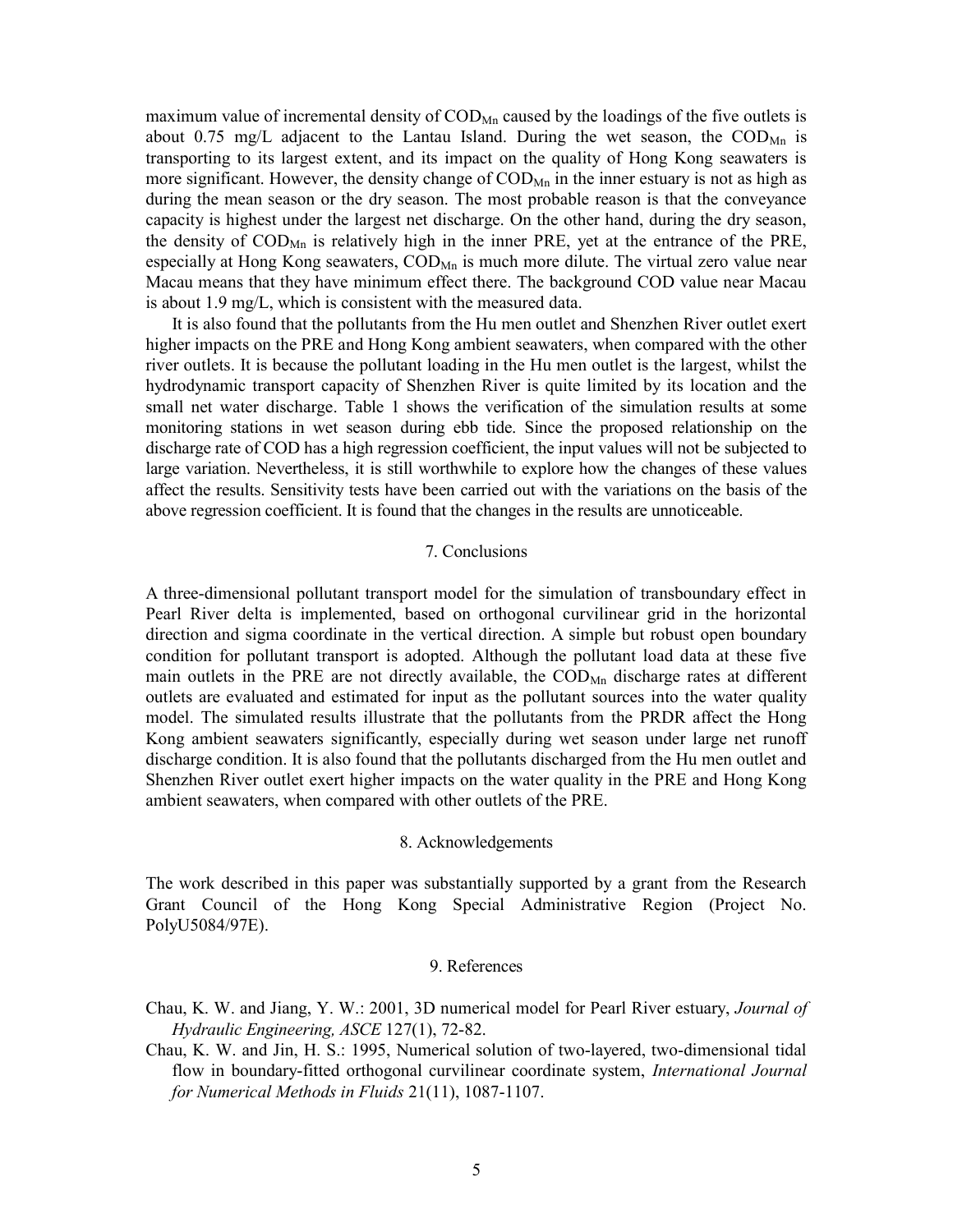- Chau, K. W. and Jin, H. S.: 1998, Eutrophication model for a coastal bay in Hong Kong, *Journal of Environmental Engineering, ASCE* 124(7), 628-638.
- Hills, P., Zhang, L. and Liu, J. H.: 1998, Transboundary pollution between Guangdong province and Hong Kong: threats to water quality in the Pearl River estuary and their implications for environmental policy and planning, *Journal of Environmental Planning and Management* 41(3), 375-396.
- Kot, S. C. and Hu, S. L.: 1995, Water flows and sediment transport in Pearl River estuary and wave in South China Sea near Hong Kong, in: *Coastal Infrastructure Development in Hong Kong A Review*. Hong Kong. Hong Kong Government, Hong Kong. pp. 13-32.
- Leedertse, J. J. and Crittion, E. C.: 1971, *A Water Quality Simulation Model for Well-Mixed Estuaries and Coastal Seas Computation Procedures*, R-708-NYC.11. Rand Corp., New York.
- Mellor, G. L.: 1996, *User's Guide for a Three-dimensional, Primitive Equation, Numerical Ocean Model*. Princeton University Rep., Princeton.
- Oey, L. Y., Mellor, G. L. and Hires, R. I.: 1985, A three-dimensional simulation of the Hudson Raritan estuary. part I: description of model and model simulation, *Journal of Physical Oceanogr*aphy 15(12), 1693-1709.
- Pang, Y. and Li, X. L.: 1998, Study of pollutants passing through the four east outlets of Pearl River Delta to Lingding Sea, in: Y.S. Li (eds). *Proceedings of Workshop on Hydraulics of the Pearl River Estuary*. Hong Kong. Hong Kong Polytechnic University. pp. 85-98.
- Richtmyer, R. D. and Morton, K. W.: 1967, *Difference Methods for Initial-Value Problems.*  Interscience, NewYork
- Wen, W. Y., Zhang, G. X. and Du, W. C.: 1994, A study on water pollution in the Zhujiang estuary, in: *Environmental Research of Pearl River Delta Region*. Guangdong Province Government, Guangzhou. pp. 99-151.

Figure captions

Figure 1. Bathymetry of Pearl River Delta Region

Figure 2. Simulated incremental distribution of  $\text{COD}_{\text{Mn}}$  (in mg/L) due to sewage loading from the PRDR in dry season during ebb tide

Figure 3. Simulated incremental distribution of  $\text{COD}_{\text{Mn}}$  (in mg/L) due to sewage loading from the PRDR in mean season during ebb tide

Figure 4. Simulated incremental distribution of  $\text{COD}_{\text{Mn}}$  (in mg/L) due to sewage loading from the PRDR in wet season during ebb tide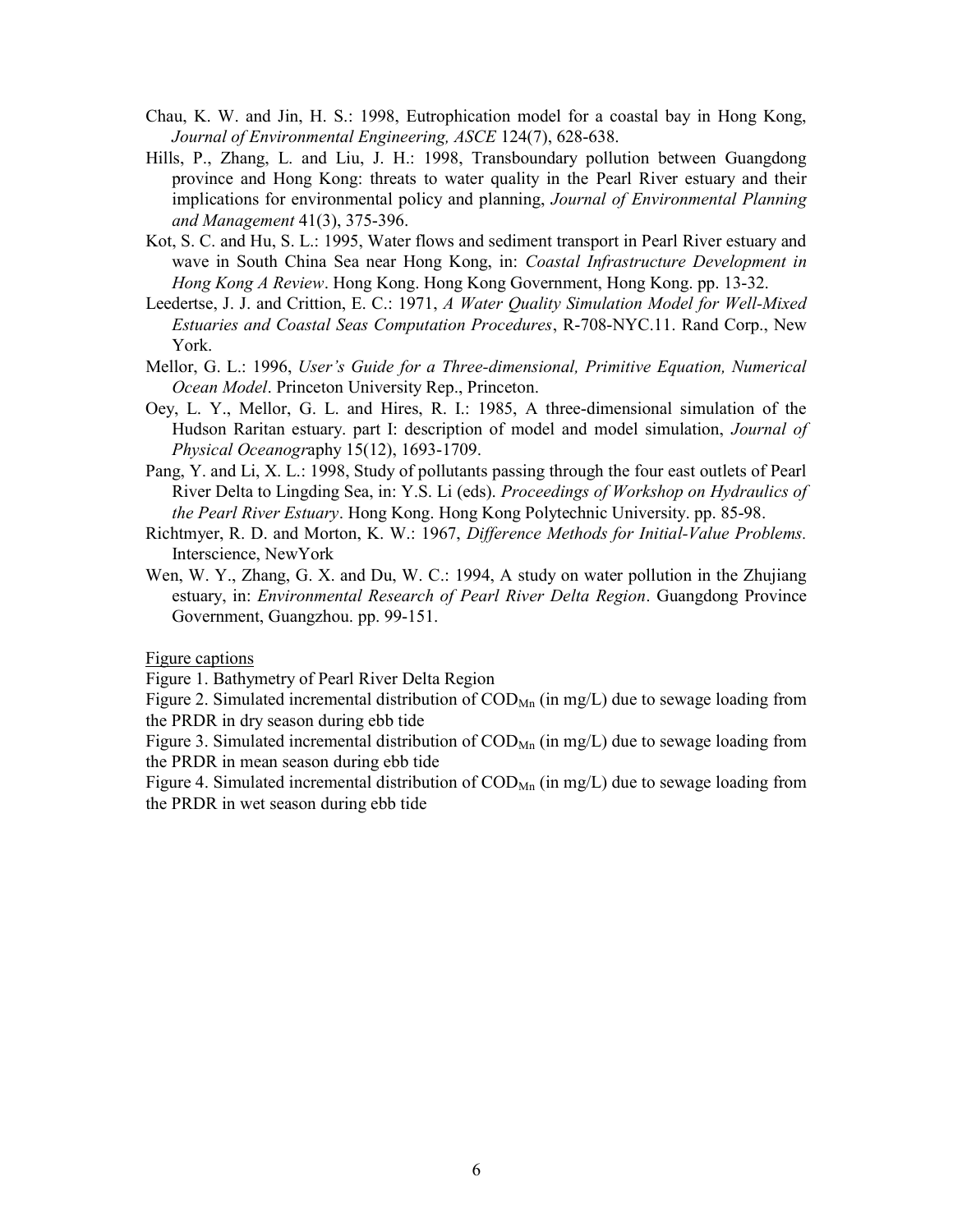| Location      | Simulated $\mathrm{COD}_\mathrm{Mn}$ (mg/L) | Observed $\mathrm{COD}_\mathrm{Mn}$ (mg/L) |
|---------------|---------------------------------------------|--------------------------------------------|
| Jiao men      | 4.5                                         | 4.6                                        |
| Hongqi men    | 4.1                                         | $\overline{4}$                             |
| Heng men      | 3.3                                         | 3.4                                        |
| Deep Bay      | 3.9                                         | 3.8                                        |
| Lantau Island | 2.5                                         | 2.4                                        |
| Macau         | 1.9                                         | 1.8                                        |

Table 1. Verification of simulation results in wet season during ebb tide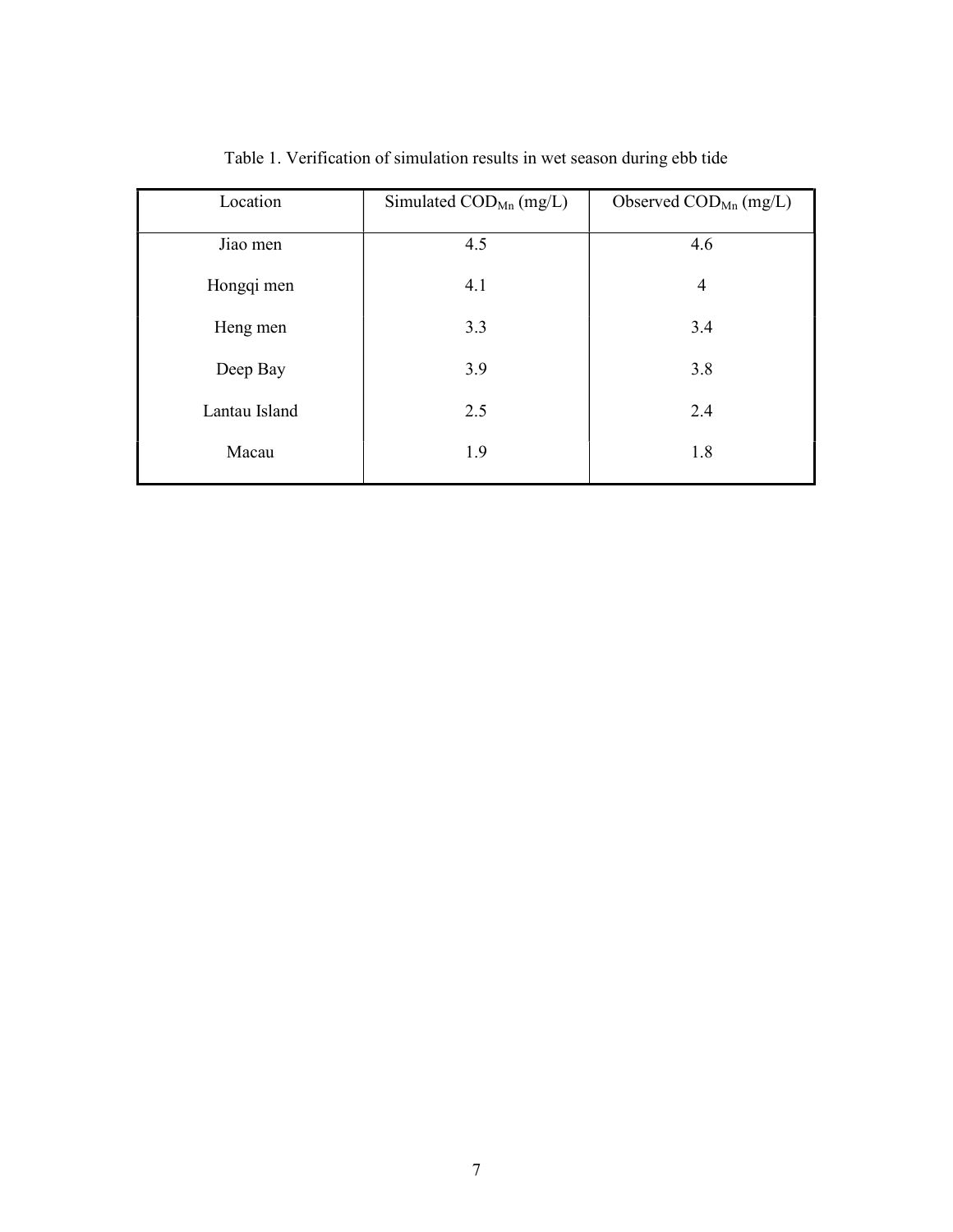

Figure 1.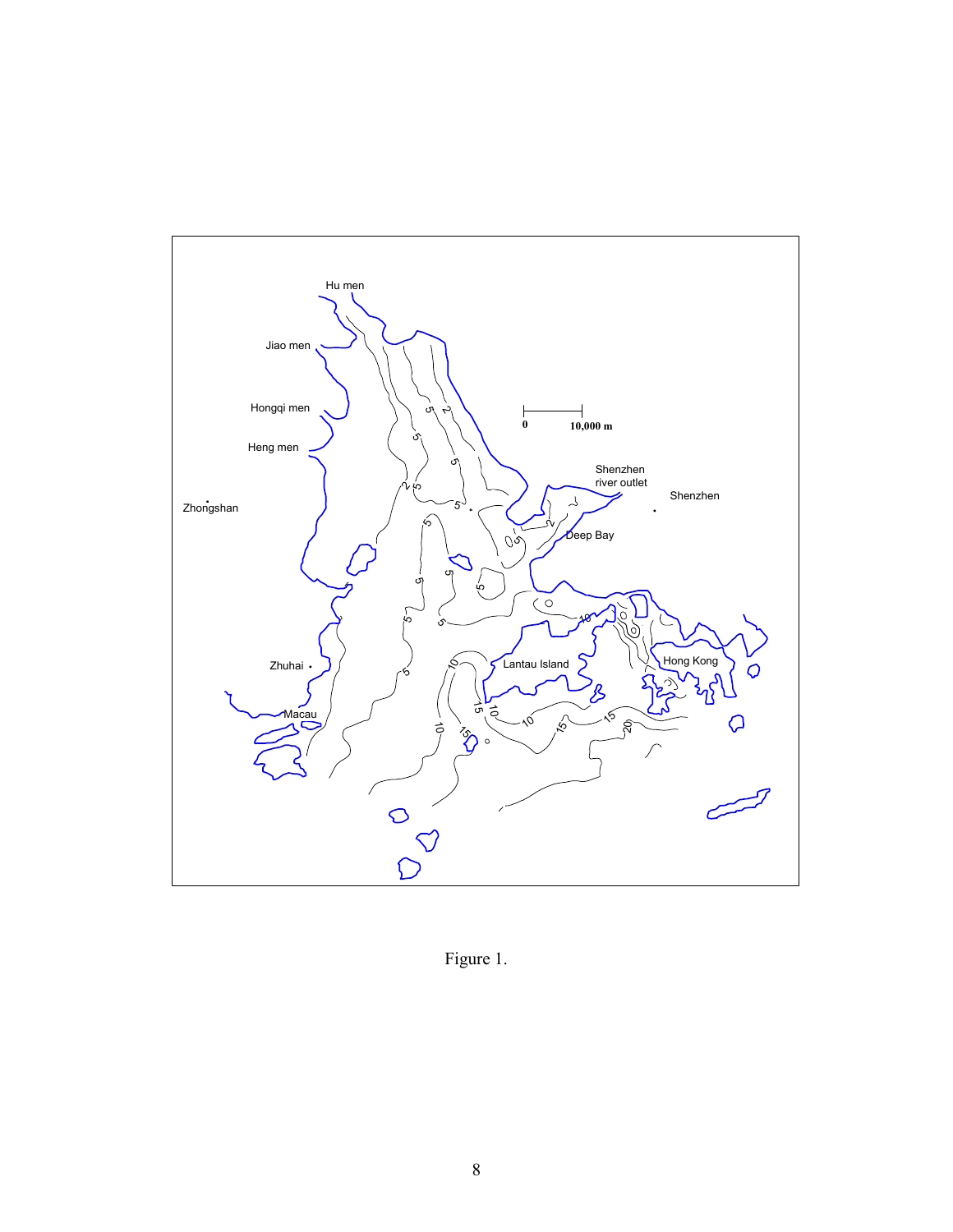

Figure 2.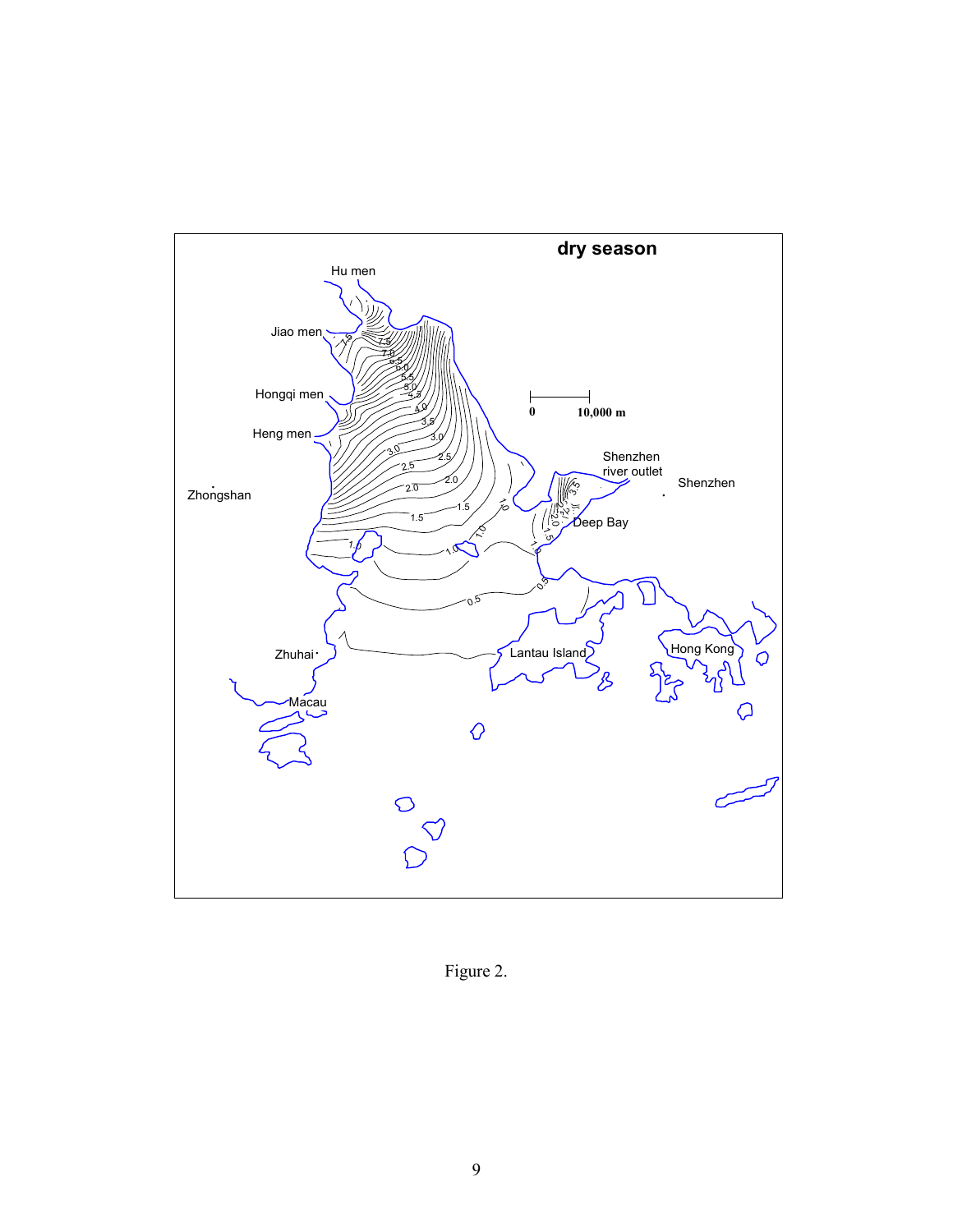

Figure 3.